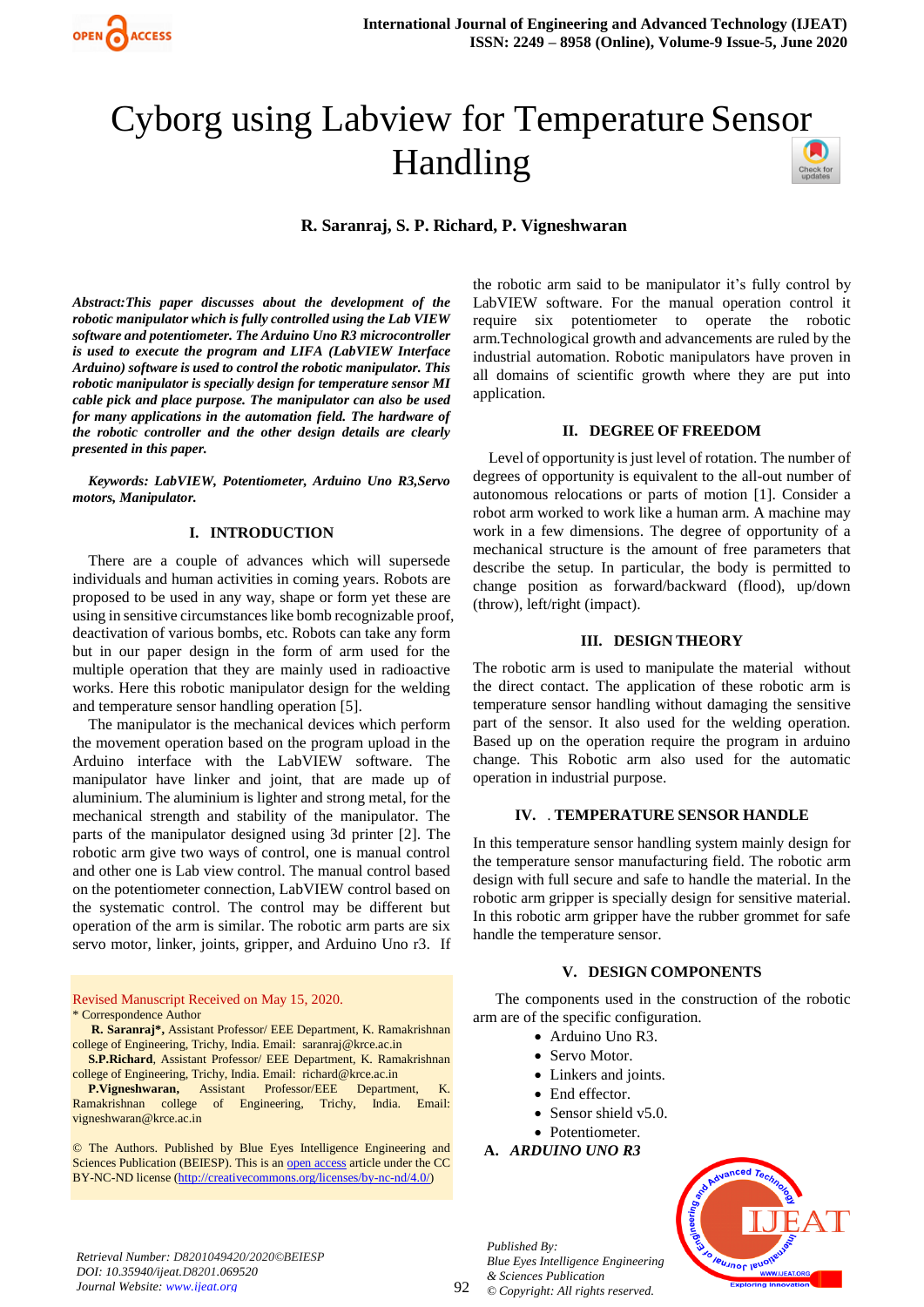Arduino Uno is a microcontroller board subject to the ATmega328 as shown in fig1.It has 14 mechanized information/yield pins (of which 6 can be used as PWM yields), 6 basic data sources, a 16 MHz terminated resonator (CSTCE16M0V53-R0), a USB affiliation, a power jack, an ICSP header and a reset button shown in fig 2. It contains everything expected to help the microcontroller; just interface it to a PC with a USB connection or power it with an AC-to-DC connector or battery to start.



**Fig. 1. Arduino Uno**

| <b>Arduino function</b> |                                       |    |                                            | <b>Arduino function</b> |
|-------------------------|---------------------------------------|----|--------------------------------------------|-------------------------|
| reset                   | (PCINT14/RESET) PC6D                  | 28 | PC5 (ADC5/SCL/PCINT13)                     | analog input 5          |
| digital pin 0 (RX)      | (PCINT16/RXD) PD0□2                   | 27 | PC4 (ADC4/SDA/PCINT12)                     | analog input 4          |
| digital pin 1 (TX)      | (PCINT17/TXD) PD1□3                   | 26 | PC3 (ADC3/PCINT11)                         | analog input 3          |
| digital pin 2           | (PCINT18/INT0) PD2 <sup>4</sup>       |    | 25 PC2 (ADC2/PCINT10)                      | analog input 2          |
| digital pin 3 (PWM)     | (PCINT19/OC2B/INT1) PD3               | 24 | PC1 (ADC1/PCINT9)                          | analog input 1          |
| digital pin 4           | (PCINT20/XCK/T0) PD4□6                | 23 | PC0 (ADC0/PCINT8)                          | analog input 0          |
| <b>VCC</b>              | VCC <sub>1</sub>                      |    | $22 \square$ GND                           | <b>GND</b>              |
| <b>GND</b>              | $GND \Box$ <sup>8</sup>               |    | $21$ $\Box$ AREF                           | analog reference        |
| crystal                 | (PCINT6/XTAL1/TOSC1) PB6□9            |    | 20 AVCC                                    | <b>VCC</b>              |
| crystal                 | (PCINT7/XTAL2/TOSC2) PB7□10           |    | 19 PB5 (SCK/PCINT5)                        | digital pin 13          |
| digital pin 5 (PWM)     | (PCINT21/OC0B/T1) PD5□11              |    | 18 PB4 (MISO/PCINT4)                       | digital pin 12          |
| digital pin 6 (PWM)     | (PCINT22/OC0A/AIN0) PD6 <sup>12</sup> | 17 | PB3 (MOSI/OC2A/PCINT3) digital pin 11(PWM) |                         |
| digital pin 7           | (PCINT23/AIN1) PD7□13                 |    | 16 PB2 (SS/OC1B/PCINT2)                    | digital pin 10 (PWM)    |
| digital pin 8           | (PCINT0/CLKO/ICP1) PB0□14             |    | 15 <sup>D</sup> PB1 (OC1A/PCINT1)          | digital pin 9 (PWM)     |

Digital Pins 11,12 & 13 are used by the ICSP header for MOSI MISO, SCK cor tions (Atmega168 pins 17,18 & 19). Avoid low ese pins when using the ICSP head

**Fig. 2. Pin Diagram**

## **B.** *SERVO MOTOR*

A servomotor (or servo engine) is a straightforward electric engine, controlled with the assistance of servomechanism. There are some uncommon kinds of uses of an electric engine where the pivot of the engine is required for only a certain angle. This servos utilized in mechanical arm application dependent on the beat from the Arduino the servo activity done. In this automated arm servo pinnacle star MG995 is used [12]. Fig 3 shows the layout of MG995 tower pro device. For the rock solid activity these sort of servo utilized right now servomotor is a turning actuator or direct actuator that considers definite control of daring or straight position, speed and speeding up.



**Fig. 3. Tower Pro MG995**

*Retrieval Number: D8201049420/2020©BEIESP DOI: 10.35940/ijeat.D8201.069520 Journal Website: www.ijeat.org*

# **C.** *LINKER AND JOINTS*

In a robot, the relationship of different controller joints is known as Robot Links, and the coordination of in any event two association is called as Robot Joints. A robot association will be as solid material. A robotic arm linker and joints are made up of aluminium metal. These metal design by 3d printer. Aluminium is less weighted metal so the operation of robotic arm is easy.

## **D.** *END EFFECTOR*

The end effectors consists of gripper. The gripper cover with rubber grommet. This rubber grommet help gripper to handle the sensitive part with care. This gripper also made by aluminum but the end of the gripper cover with rubber grommet as in fig 4.



**Fig. 4. Rubber Grommet Gripper**

#### **E.** *SENSOR SHIELD V5.0*

Fig 5 shows the layout of sensor shield that permits fitting and play association with different modules like sensors, servos, transfers, catches, potentiometers.



**Fig. 5. Sensor Shield**

## **F.** *POTENTIOMETER*

A potentiometer is a three-terminal resistor with a sliding or turning contact that shapes an adaptable voltage divider. In case solitary two terminals are used, one end and the wiper, it goes about as a variable resistor or rheostat.

*Published By: Blue Eyes Intelligence Engineering & Sciences Publication © Copyright: All rights reserved.*

93

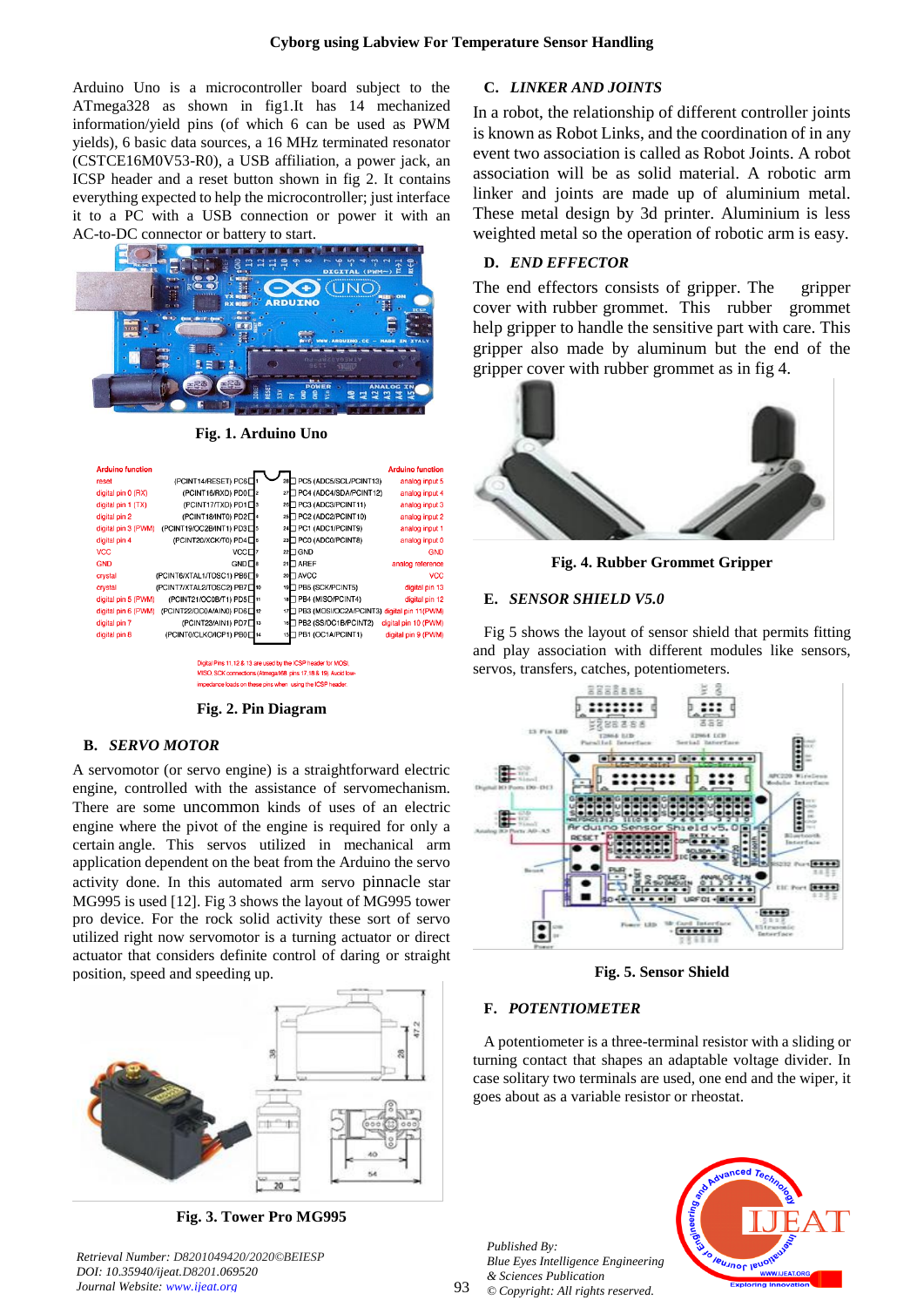

## **VI. SYSTEM CONNECTION**

LabVIEW represents Laboratory Virtual Instrument Engineering Workbench. It is a structure plan stage and progression condition for a visual programming language from National Instruments. It is used to control the robotized arm with no manual contact with mechanical arm. LabVIEW joins a compiler that produces nearby code for the CPU stage. This aide's execution. The graphical code is changed over into executable machine code by a compiler. The LabVIEW sentence structure is painstakingly actualized during the modifying strategy and gathered into the executable machine code when referenced to pursue or saving. Fig 6 show the implementation of front panel. Using these panel the movement of the robotic arm control.



#### **Fig. 6. Front Panel Setup**

Fig 7 circuit connection consists of six servo motor (MG995) and potentiometer, using these potentiometer we also change angle of the servos, each servo connected with separate potentiometer. This circuit for manual operation of servos. This potentiometer is used for the manual control of robotic arm. In the absence of lab view software this control is useful.



**Fig. 7. Potentiometer Servo Connection**



# **VII. CONCLUSION**

The mechanical arm could be utilized in the modern segment when interfaced with an appropriate controller. This arm can be utilized in completely mechanized modern division for the most part in the field of temperature sensor manufacturing. Based upon the application require the automated arm activity can be change. It likewise utilized in the field of welding and cutting activity.



**Fig. 9. Hardware setup**

## **REFERENCES**

- 1. GoldyKatal, Saahil Gupta, ShitijKakkar, "Design andoperation of Synchronized Robotic Arm ", International Journal of Research in Engineering andTechnology, eISSN: 2319-1163 | pISSN: 2321-7308.
- 2. A.Elfasakhany, E. Yanez, K. Baylon and R. Salgado,"Design and Development of a Competitive Low-CostRobot Arm with Four Degrees of Freedom", Modern Mechanical Engineering, 2011, 1, 47-55,doi:10.4236/mme.2011.12007 Published November 2011.



*Retrieval Number: D8201049420/2020©BEIESP DOI: 10.35940/ijeat.D8201.069520 Journal Website: www.ijeat.org*

*Published By: Blue Eyes Intelligence Engineering & Sciences Publication © Copyright: All rights reserved.*